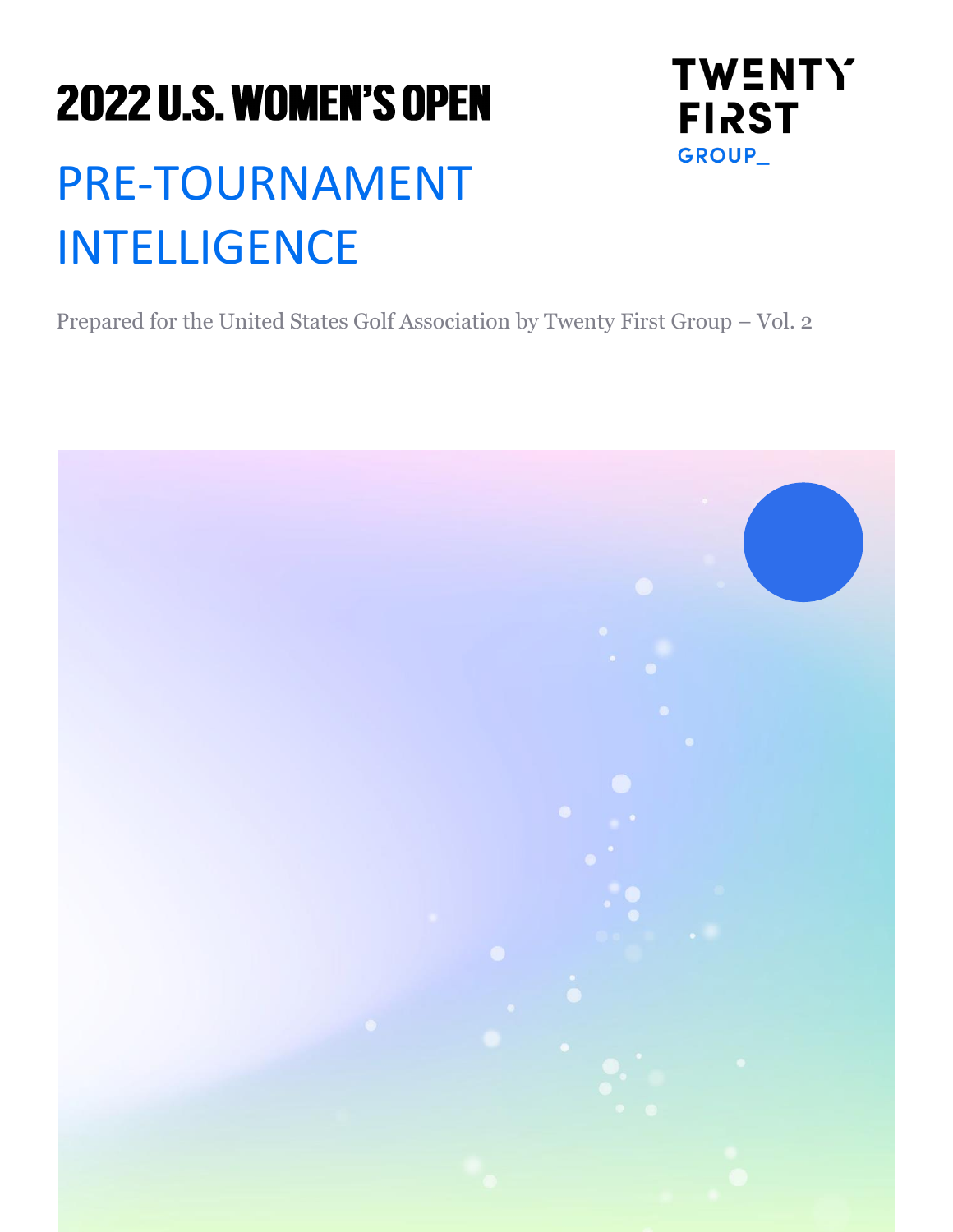# **Table of Contents**

- **[Trends at the U.S. Women's Open](#page-1-0)**
- **Advanced [Insights: Strokes Gained Total](#page-8-0)**
- **[Performance of U.S. Women's Open Champions](#page-11-0)**
- **[Major Championship Performance Trends](#page-13-0)**
- **[Know the Course](#page-15-0)**
- **[Marquee Player: Yuka Saso](#page-16-0)**
- **[Marquee Player: Jin Young Ko](#page-17-0)**
- **[Marquee Player: Lydia Ko](#page-18-0)**
- **[Marquee Player: Lexi Thompson](#page-19-0)**
- <span id="page-1-0"></span>**[Marquee Player: Nasa Hataoka](#page-20-0)**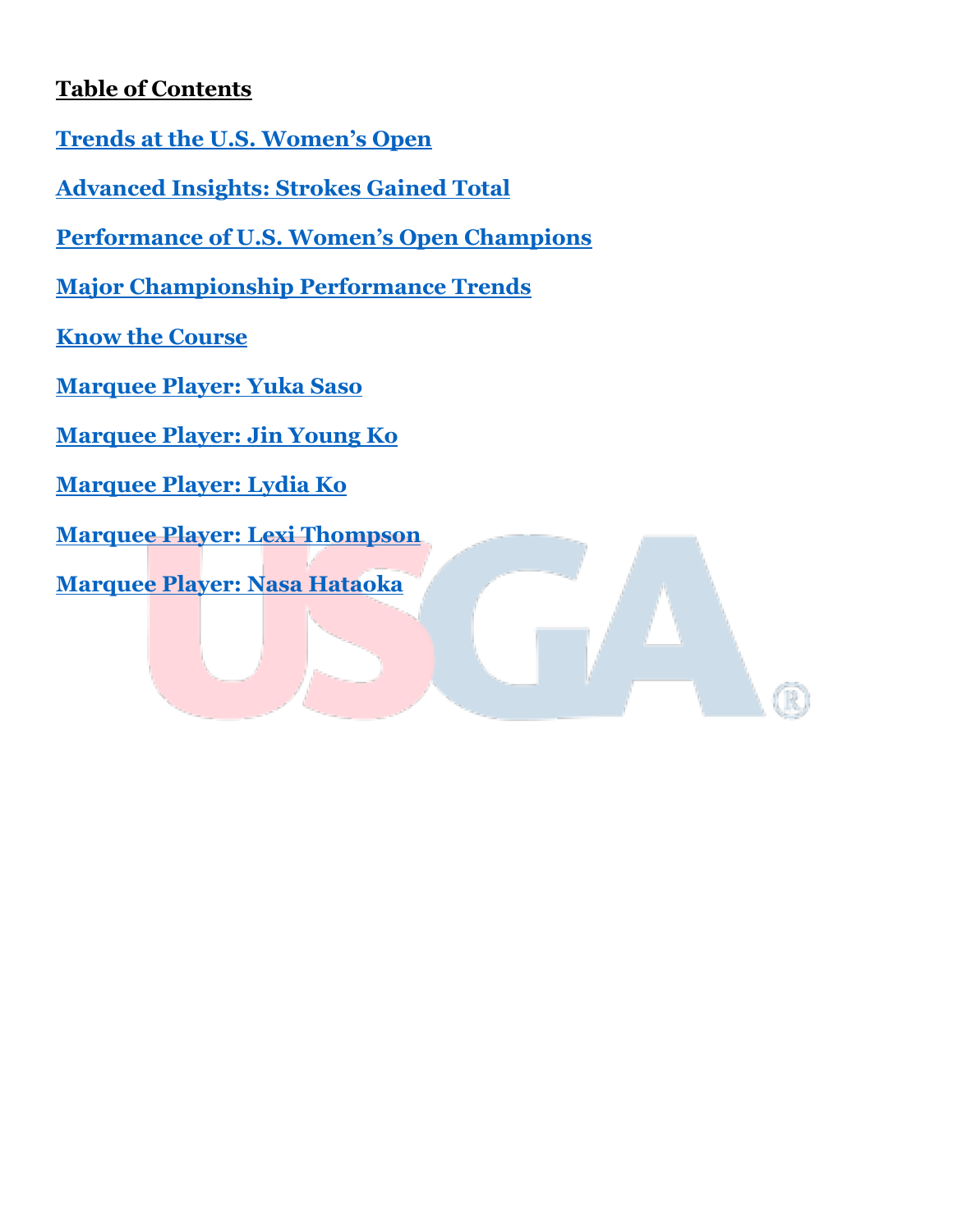# **Trends at the U.S. Women's Open**

\*Past U.S. Women's Open champion Jeongeun Lee6 has the best scoring average at the U.S. Women's Open the last five years among players with at least 10 rounds in that span.

#### **Best Scoring Average at U.S. Women's Open Last 5 Years**

| Jeongeun Lee6                     | 71.05 |
|-----------------------------------|-------|
| Lexi Thompson                     | 71.28 |
| Jin Young Ko                      | 71.30 |
| Ariya Jutanugarn                  | 71.44 |
| So Yeon Ryu                       | 71.55 |
| *Minimum 12 rounds played in span |       |

\*Going back the last ten years, here are the players with the best scoring averages at the U.S. Women's Open:

## **Best Scoring Average at U.S. Women's Open Last 10 Years**

| Jeongeun Lee6                     | 71.05 |  |  |  |
|-----------------------------------|-------|--|--|--|
| Jin Young Ko                      | 71.30 |  |  |  |
| So Yeon Ryu                       | 71.45 |  |  |  |
| Inbee Park                        | 71.56 |  |  |  |
| Ariya Jutanugarn                  | 71.83 |  |  |  |
| *Minimum 20 rounds played in span |       |  |  |  |
|                                   |       |  |  |  |

\*There are 210 players with 20 or more rounds played at the U.S. Women's Open since 1992. Six of those players have a career scoring average under 72:

## **Best Scoring Average at U.S. Women's Open Since 1992**

| Jeongeun Lee6                     | 71.05 |
|-----------------------------------|-------|
| Jin Young Ko                      | 71.30 |
| So Yeon Ryu                       | 71.54 |
| <b>Inbee Park</b>                 | 71.70 |
| Patty Sheehan                     | 71.80 |
| <b>Brooke Henderson</b>           | 71.97 |
| *Minimum 20 rounds played in span |       |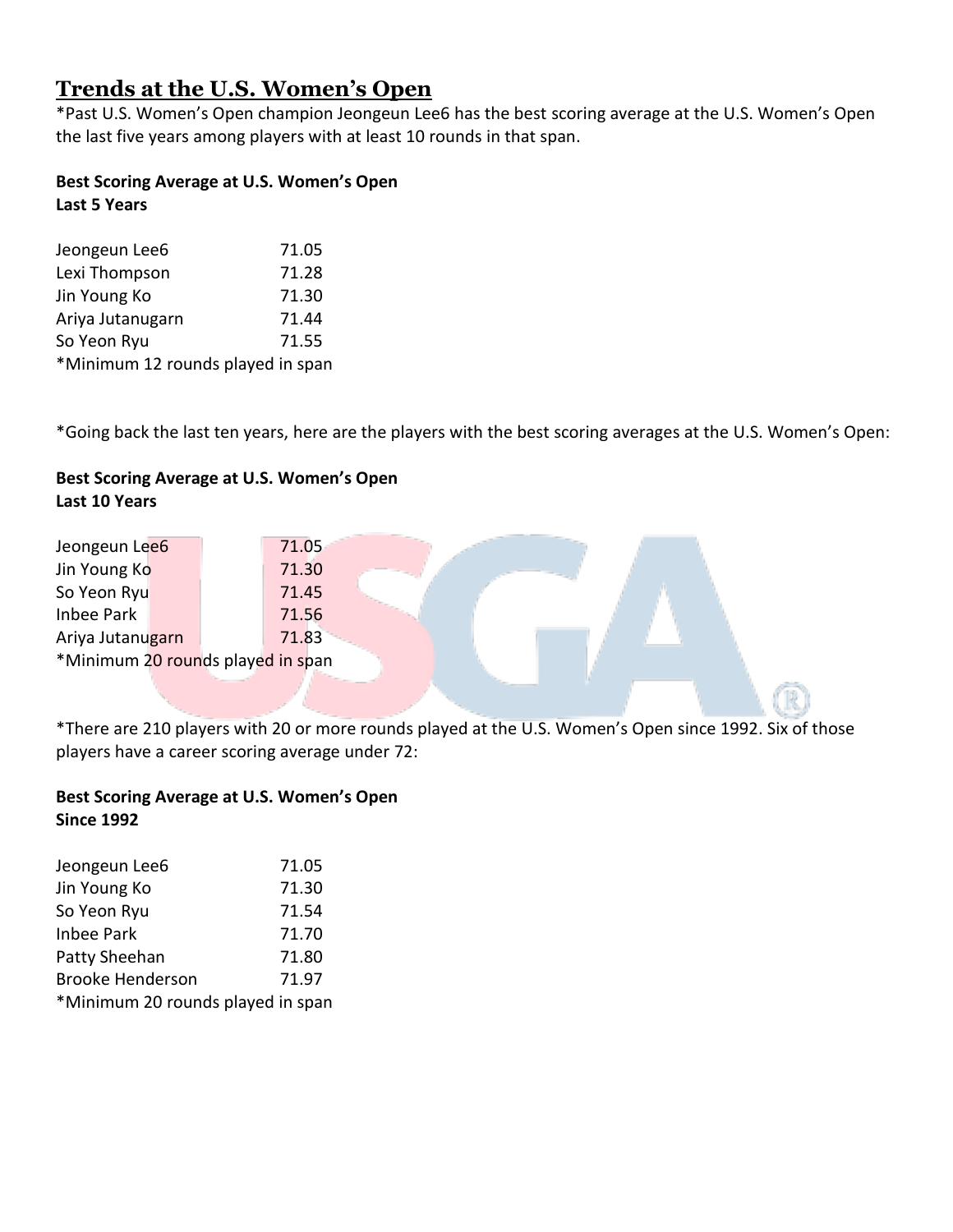\*Lee6 and Carlota Ciganda have five rounds in the 60s apiece at this championship the last five years, most of any player in that span.

## **Most Rounds in the 60s at U.S. Women's Open Last 5 Years**

| Carlota Ciganda | 5 |
|-----------------|---|
| Jeongeun Lee6   | 5 |
| Lexi Thompson   | 4 |
| Megan Khang     | 4 |
| Sei Young Kim   | 4 |
| Angel Yin       | 4 |

\*Over the last ten years, Amy Yang and Stacy Lewis have combined for the most rounds in the 60s at the U.S. Women's Open:

# **Most Rounds in the 60s at U.S. Women's Open Last 10 Years**

| Amy Yang           | 8 |  |  |  |  |
|--------------------|---|--|--|--|--|
| <b>Stacy Lewis</b> | 8 |  |  |  |  |
| Inbee Park         |   |  |  |  |  |
| Lexi Thompson      |   |  |  |  |  |
| So Yeon Ryu        |   |  |  |  |  |
|                    |   |  |  |  |  |
|                    |   |  |  |  |  |
|                    |   |  |  |  |  |

\*There are 210 players with 20 or more rounds at the U.S. Women's Open since 1992. Below are a list of the players with the highest percentage of rounds recorded in the 60s in that group:

## **Highest Percentage of Rounds in the 60s U.S. Women's Open – Last 30 Years**

| Jeongeun Lee6             | 35.0% |
|---------------------------|-------|
| Patty Sheehan             | 26.7% |
| <b>Kelly Robbins</b>      | 23.1% |
| So Yeon Ryu               | 20.8% |
| <b>Brooke Henderson</b>   | 20.7% |
| *Minimum 20 rounds played |       |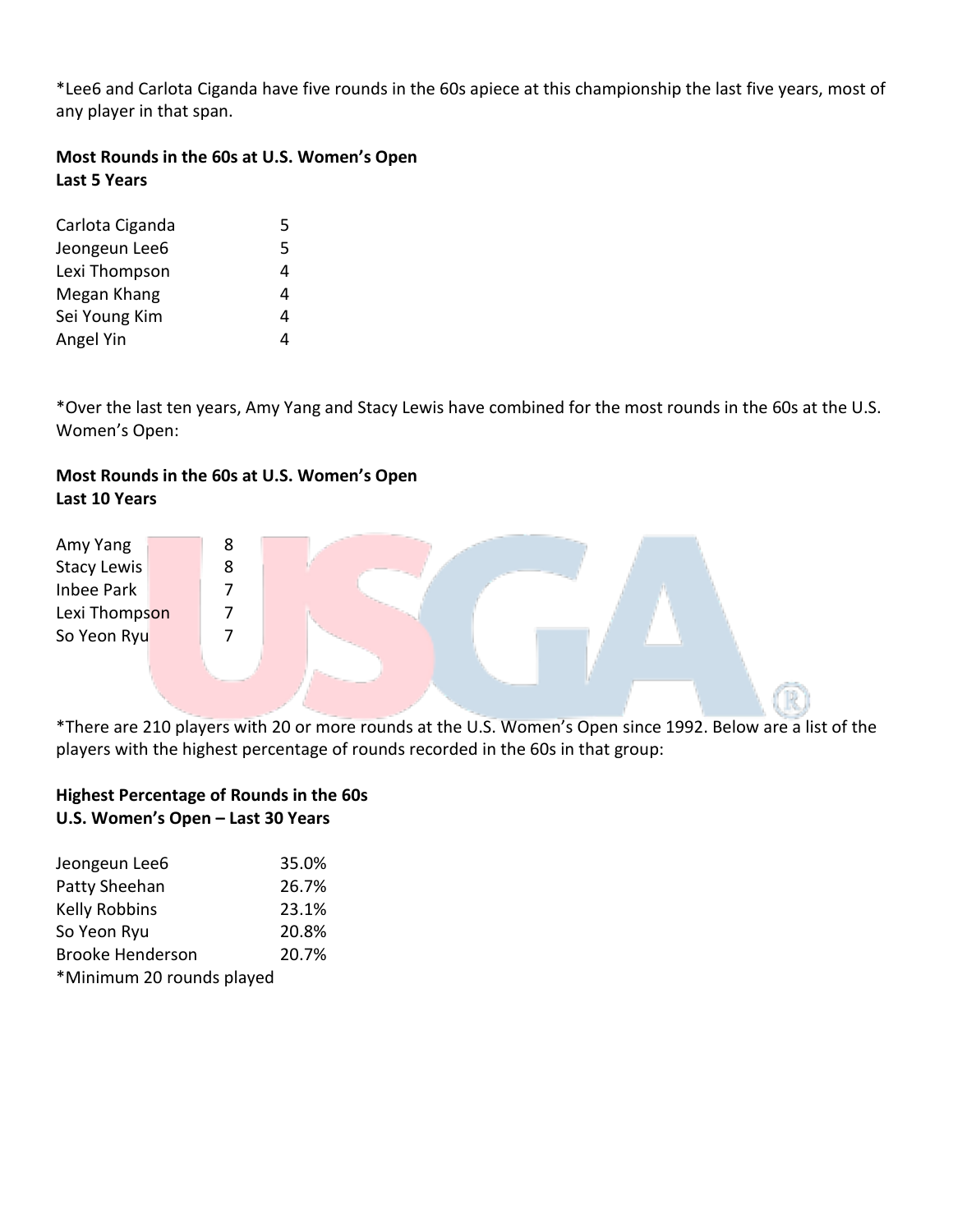\*Se Ri Pak has 13 rounds in the 60s at the U.S. Women's Open since 1992, most of any player in that span.

## **Most Rounds in the 60s U.S. Women's Open Since 1992**

| Se Ri Pak         | 13 |
|-------------------|----|
| Juli Inkster      | 12 |
| Kelly Robbins     | 12 |
| Annika Sorenstam  | 11 |
| <b>Inbee Park</b> | 11 |
| Karrie Webb       | 11 |
| Meg Mallon        | 11 |

\*Only three players who have ten or more rounds at the U.S. Women's Open over the past five years have a cumulative score under par. The leader of that group is Jeongeun Lee6:

## **Best Cumulative Score to Par U.S. Women's Open – Last 5 Years**

| Jeongeun Lee6                                  |  | $-7$ |  |  |  |  |  |
|------------------------------------------------|--|------|--|--|--|--|--|
| Lexi Thompson                                  |  | -3   |  |  |  |  |  |
| Jin Young Ko                                   |  | $-2$ |  |  |  |  |  |
| Ariya Jutanugarn                               |  | $+2$ |  |  |  |  |  |
| So Yeon Ryu                                    |  | $+3$ |  |  |  |  |  |
| *Among 70 players with 10+ rounds in that span |  |      |  |  |  |  |  |
|                                                |  |      |  |  |  |  |  |

\*There are six women with 15 or more rounds under par at the U.S. Women's Open since 2000. Among them is Inbee Park, who has a tournament career record 25 rounds under par:

## **Most Rounds Under Par U.S. Women's Open Since 2000**

| Inbee Park          | $25*$ |
|---------------------|-------|
| <b>Stacy Lewis</b>  | 19    |
| Cristie Kerr        | 17    |
| So Yeon Ryu         | 17    |
| Lizette Salas       | 15    |
| Lexi Thompson       | 15    |
| *Also most all-time |       |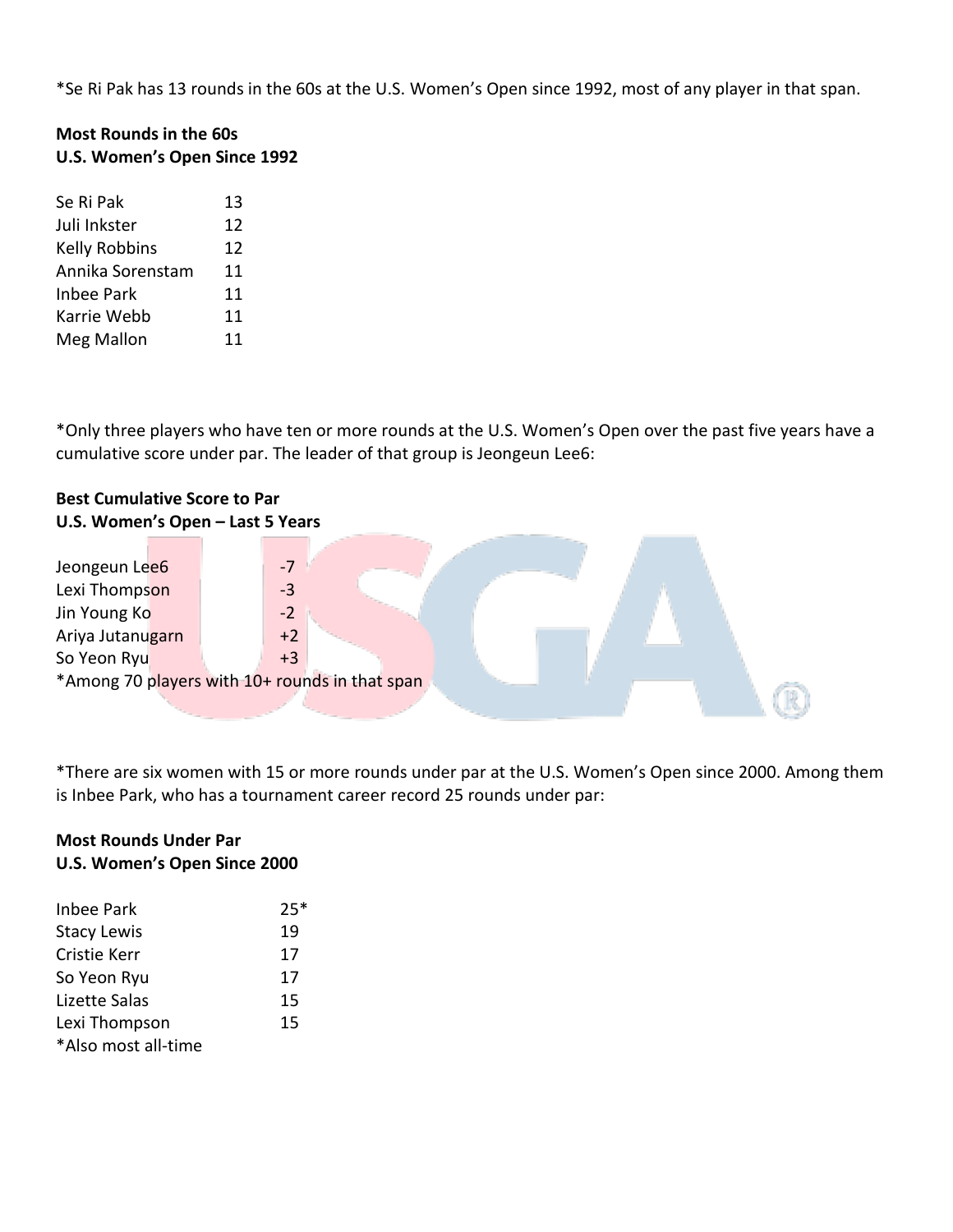\*Over the last 25 years at this championship, there have been more champions outside the top-20 (five) after round one than leading/co-leading after 18 holes. A look at the largest comebacks by position after the first round the last 25 years:

## **Worst Position After 18 Holes U.S. Women's Open Champions Last 25 Years**

| 2017 Sung Hyun Park | T-58   |
|---------------------|--------|
| 2011 So Yeon Ryu    | $T-43$ |
| 2004 Meg Mallon     | T-40   |
| 2005 Birdie Kim     | $T-28$ |
| 2008 Inbee Park     | $T-21$ |

\*Two years ago, A Lim Kim pulled off the largest 54-hole comeback to win, by position, in the history of the U.S. Women's Open. She entered the final round in a tie for ninth place.



\*Last year, Yuka Saso made it six of the last seven U.S. Women's Open champions who trailed entering the final round. From 1947 through 2014, more than 69% of winners held the lead or co-lead entering the final 18 holes.

## **Wins By 54-Hole Leader/Co-Leader U.S. Women's Open All-Time**

1947-2014 69.1% 47-for-68

2015-2021 14.3% 1-for-7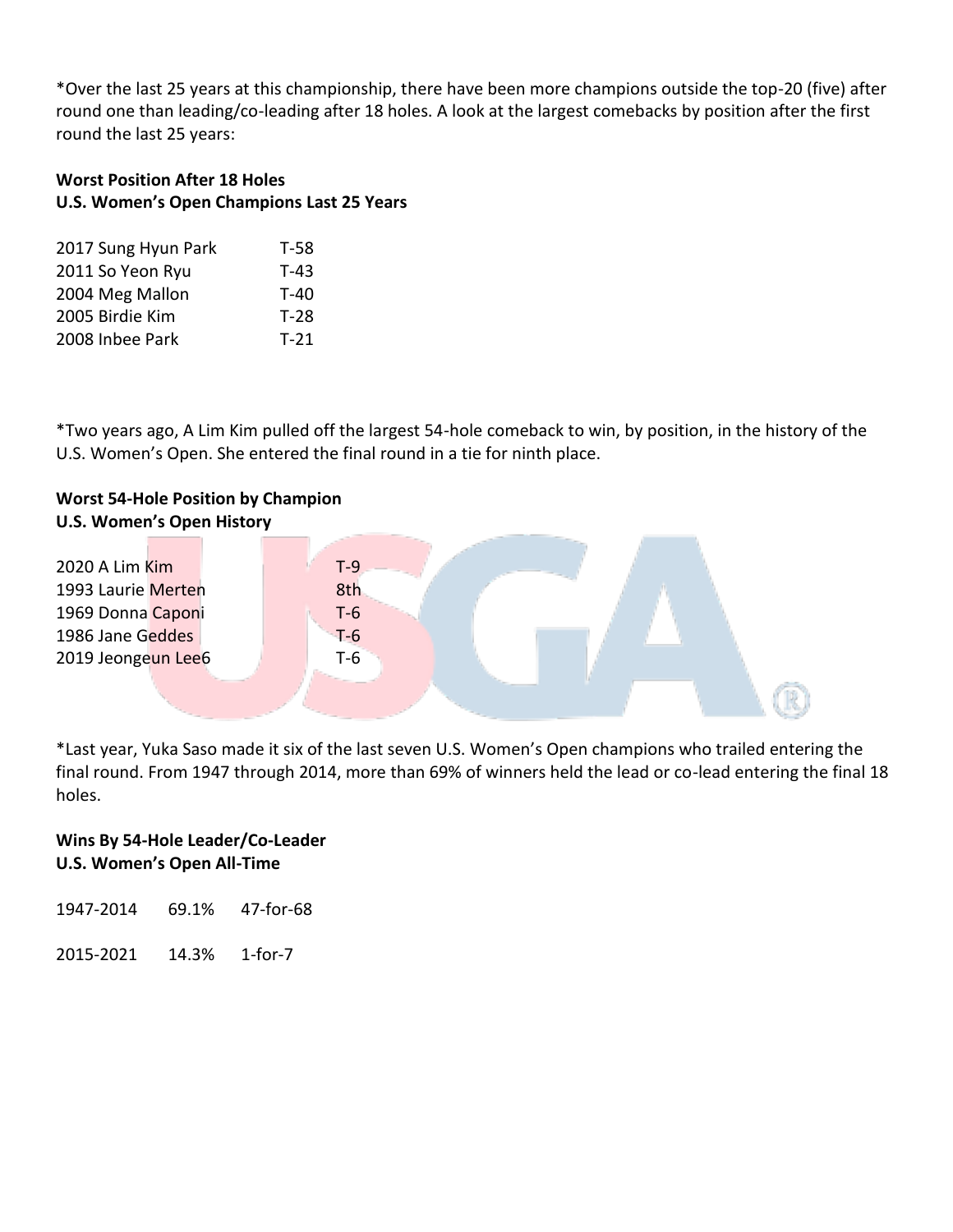\*A look at the largest final round comebacks – by strokes – to win the U.S. Women's Open.

## **Largest Final Round Deficit Overcome to Win U.S. Women's Open**

|                       | <b>Shots Back</b> |
|-----------------------|-------------------|
| 1962 Murle Lindstrom  | 5                 |
| 1969 Donna Caponi     | 5.                |
| 1986 Jane Geddes      | 5                 |
| 1990 Betsy King       | 5                 |
| 1993 Lauri Merten     | 5                 |
| 1995 Annika Sorenstam | 5                 |
| 2020 A Lim Kim        | 5                 |

\*This championship is a truly global one: a look at the rate of international champions --

## **Victories by American Players U.S. Women's Open All-Time**

| Years          |       | 1946-1994 |   | 1995-2021 |  |
|----------------|-------|-----------|---|-----------|--|
| No. of wins    | 44    |           | 8 |           |  |
| Win percentage | 89.8% |           |   | 29.6%     |  |

\*Only two U.S. Women's Open rookies won from 1947 through 2014. The same number have done it since 2015 alone, with a pair of debutants winning since then:

#### **Debutants to Win**

#### **U.S. Women's Open – Excluding Inaugural Edition**

|                                          |      | Years Winners |  |
|------------------------------------------|------|---------------|--|
| 1947-2014                                | - 67 |               |  |
| 2015-2021                                | - 6  | つ*            |  |
| *In Gee Chun (2015) and A Lim Kim (2020) |      |               |  |
|                                          |      |               |  |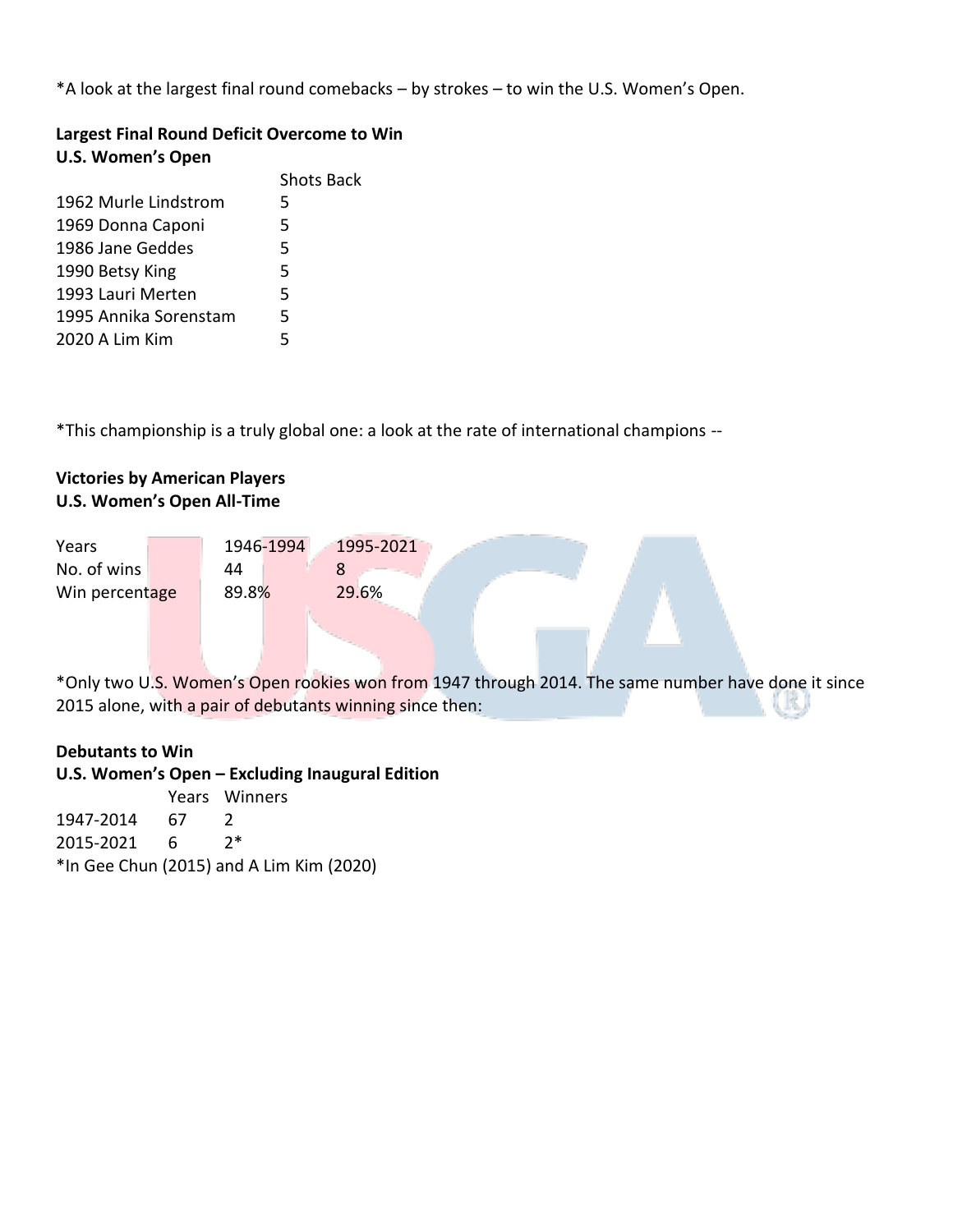\*Each of the three previous U.S. Women's Open champions at Pine Needles held the 54-hole lead. Two of the three led entering the third round:

## **Position By Round**

|         | <b>U.S. Women's Open Champions at Pine Needles</b> |          |          |
|---------|----------------------------------------------------|----------|----------|
|         | '96 SORENSTAM                                      | '01 WEBB | '07 KERR |
| Round 1 | $T-3$                                              | $T-10$   | $T-11$   |
| Round 2 | Leader                                             | Leader   | $T-11$   |
| Round 3 | Leader                                             | Leader   | Leader   |

\*Six of the previous eight U.S. Women's Open champions had not won that year on the LPGA Tour entering the week of their victory. Ariya Jutanugarn (2018) and Michelle Wie (2014) are the only two to have done it since 2014.

## **Won LPGA Event Earlier in Season? U.S. Women's Open Champions Since 2014**

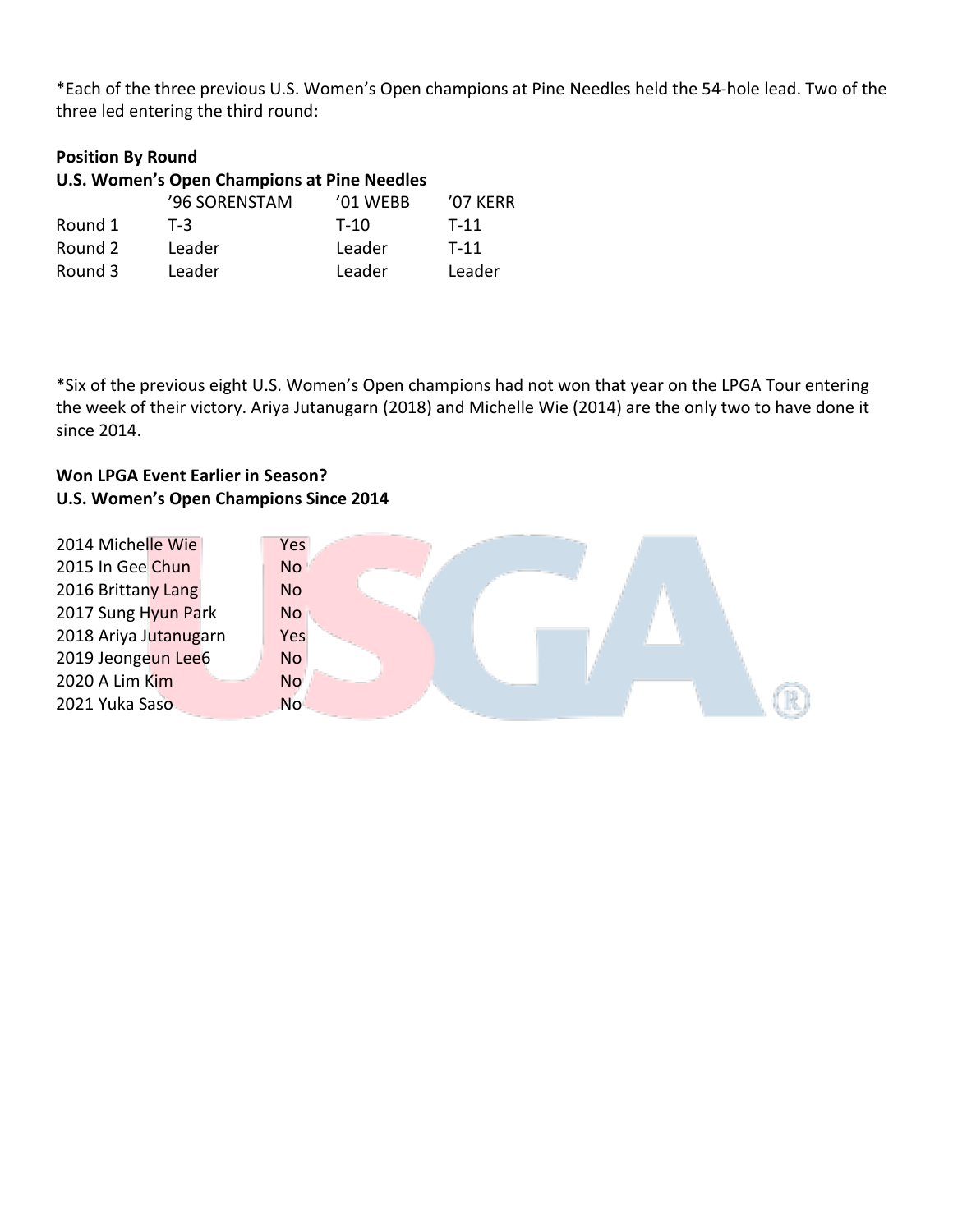# <span id="page-8-0"></span>**Advanced Insights: Strokes Gained Total**

\*A look at the number of strokes gained against the field by the three champions at Pine Needles – in 2001, Karrie Webb's sum of 23.27 has proven to be the second-highest total by a winner since 1992.

## **Strokes Gained Total of Champions U.S. Women's Open at Pine Needles**

| <b>Strokes Gained</b> |
|-----------------------|
| 22.04                 |
| 23.27                 |
| 17.92                 |
|                       |

\*By strokes gained total, the most dominant U.S. Women's Open performance since 1992 belongs to Inbee Park, who gained more than 24 shots against the field in four days in 2013:

## **Most Strokes Gained Total by Champion U.S. Women's Open Since 1992**

| 2013 Inbee Park    | 24.28 |
|--------------------|-------|
| 2001 Karrie Webb   | 23.27 |
| 1992 Patty Sheehan | 22.96 |
| 2010 Paula Creamer | 22.79 |
| 2012 Na Yeon Choi  | 22.65 |
|                    |       |

\*A look at the leaders in strokes gained total at the U.S. Women's Open the last five years -

## **Most Strokes Gained Per Round U.S. Women's Open – Last 5 Years**

| Jeongeun Lee6                    | 2.85 |
|----------------------------------|------|
| Jin Young Ko                     | 2.60 |
| Lexi Thompson                    | 2.53 |
| Ariya Jutanugarn                 | 2.52 |
| Amy Olson                        | 2.48 |
| *Minimum 8 rounds played in span |      |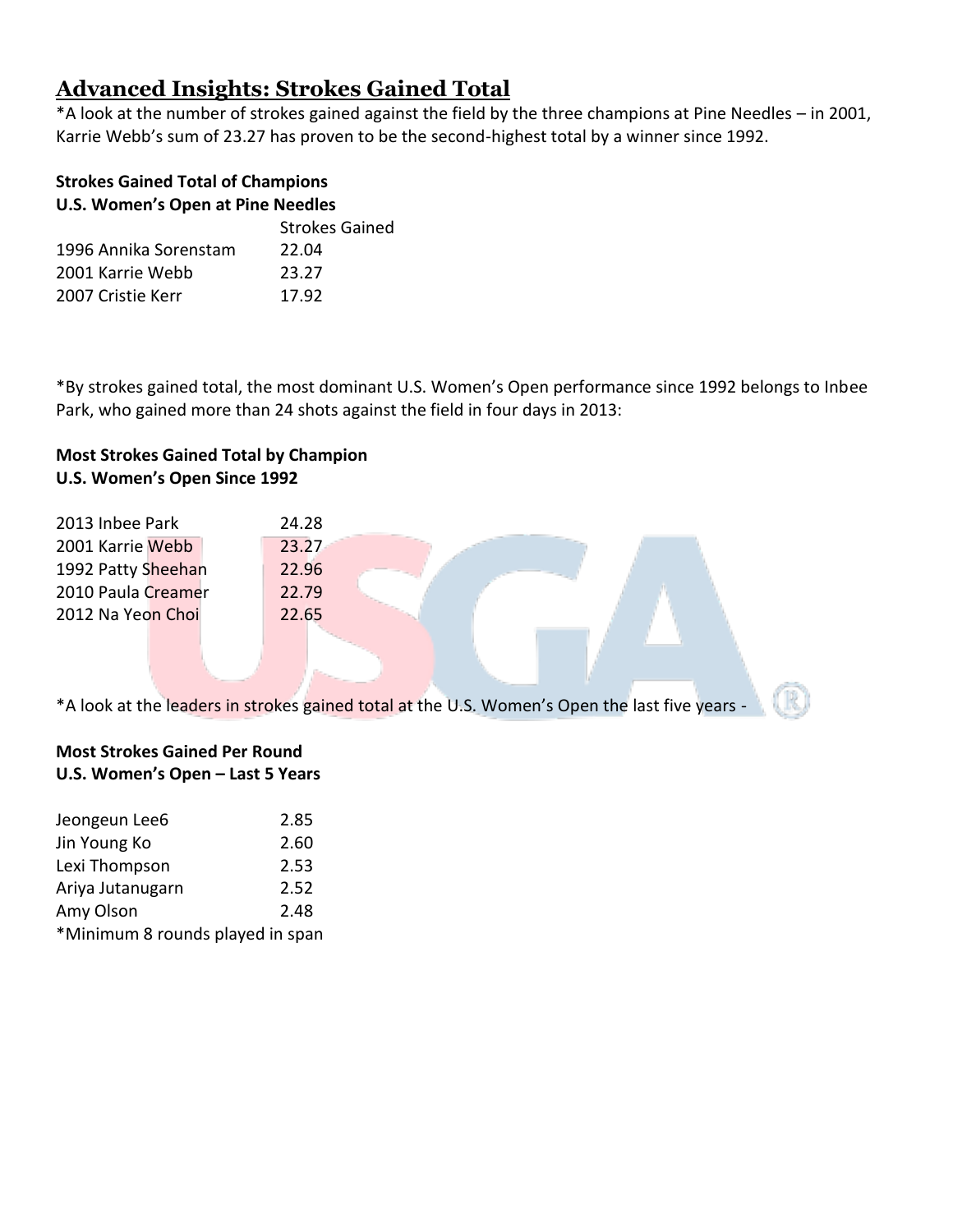\*Lee6 is also the leader in strokes gained per round at the U.S. Women's Open the last 10 years -

# **Most Strokes Gained Per Round U.S. Women's Open – Last 10 Years**

| Jeongeun Lee6                     | 2.85 |
|-----------------------------------|------|
| So Yeon Ryu                       | 2.76 |
| <b>Inbee Park</b>                 | 2.69 |
| Jin Young Ko                      | 2.60 |
| Lexi Thompson                     | 2.34 |
| Shanshan Feng                     | 2.25 |
| *Minimum 20 rounds played in span |      |

\*Inbee Park is the leader in strokes gained per round going back the last thirty years -

## **Most Strokes Gained Per Round U.S. Women's Open Since 1992**

| Inbee Park       | 2.87                              |  |  |  |  |
|------------------|-----------------------------------|--|--|--|--|
| So Yeon Ryu      | 2.86                              |  |  |  |  |
| Jeongeun Lee6    | 2.85                              |  |  |  |  |
| Patty Sheehan    | 2.79                              |  |  |  |  |
| Annika Sorenstam | 2.73                              |  |  |  |  |
| Jin Young Ko     | 2.60                              |  |  |  |  |
| Dottie Pepper    | 2.49                              |  |  |  |  |
|                  | *Minimum 20 rounds played in span |  |  |  |  |

\*Yuka Saso gained 15.72 strokes against the field last year. Here's a look at the strokes gained numbers for the last six champions:

## **Strokes Gained Total by Champion U.S. Women's Open Since 2016**

| 2016 Brittany Lang    | 15.21 |
|-----------------------|-------|
|                       |       |
| 2017 Sung Hyun Park   | 18.41 |
| 2018 Ariya Jutanugarn | 21.07 |
| 2019 Jeongeun Lee6    | 14.06 |
| 2020 A Lim Kim        | 15.69 |
| 2021 Yuka Saso        | 15.72 |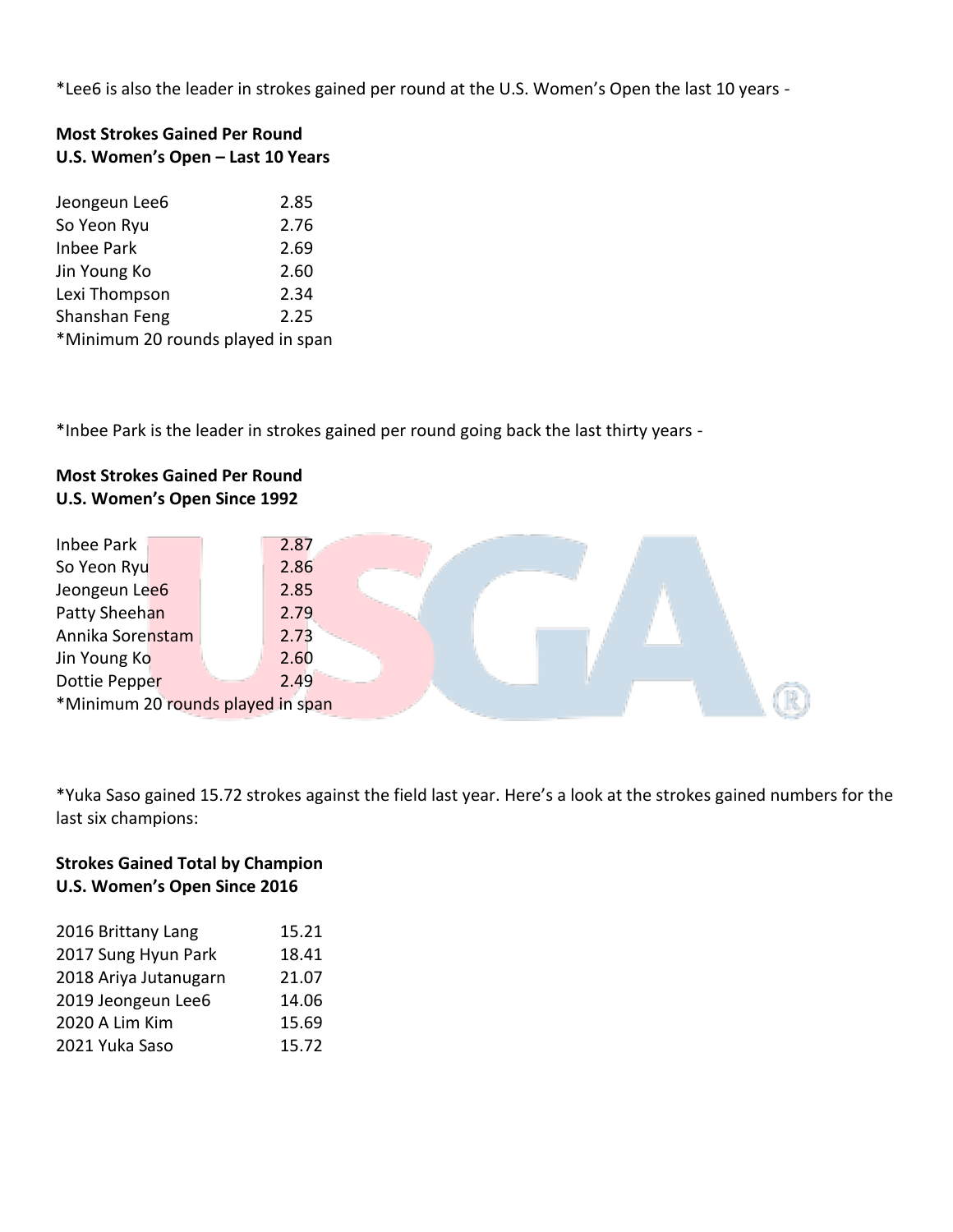\*A look at the best final round performances, by strokes gained total, by USWO champions since 1992:

## **Best Final Round Performance – Strokes Gained Total By U.S. Women's Open Champion Since 1992**

| 2004 Meg Mallon       | 7.88 |
|-----------------------|------|
| 2020 A Lim Kim        | 7.79 |
| 1996 Annika Sorenstam | 6.40 |
| 2017 Sung Hyun Park   | 6.18 |
| 1992 Patty Sheehan    | 6.14 |

\*The best final round performance by strokes gained in the U.S. Women's Open since 1992 was by Song Hee Kim, who shot a closing 65 in 2010 when the field averaged higher than 73.

## **Best Final Round Performance – Strokes Gained Total U.S. Women's Open Since 1992**

|                   |  | <b>Strokes Gained</b> | Finish |
|-------------------|--|-----------------------|--------|
| 2010 Song Hee Kim |  | 8.74                  | 13th   |
| 2004 Meg Mallon   |  | 7.88                  | Won    |
| 2003 Grace Park   |  | 7.85                  | $T-10$ |
| 2020 A Lim Kim    |  | 7.79                  | Won    |
| 2010 Na Yeon Choi |  | 7.74                  | $T-2$  |
|                   |  |                       |        |

\*A look at the best final round performances, by strokes gained total, by USWO champions since 1992:

#### **Best Final Round Performance – Strokes Gained Total By U.S. Women's Open Champion Since 1992**

| 2004 Meg Mallon       | 7.88 |
|-----------------------|------|
| 2020 A Lim Kim        | 7.79 |
| 1996 Annika Sorenstam | 6.40 |
| 2017 Sung Hyun Park   | 6.18 |
| 1992 Patty Sheehan    | 6.14 |
|                       |      |

\*Patty Sheehan beat Juli Inkster in a playoff to win the 1992 U.S. Women's Open at Oakmont. Inkster's strokes gained total in regulation is the best by any non-winner since 1992.

## **Most Strokes Gained by Non-Winner U.S. Women's Open Since 1992**

| 1992 Juli Inkster     | $+22.96$ |
|-----------------------|----------|
| 2018 Hyo Joo Kim      | $+21.07$ |
| 2013 I.K. Kim         | $+20.28$ |
| 2004 Annika Sorenstam | $+19.62$ |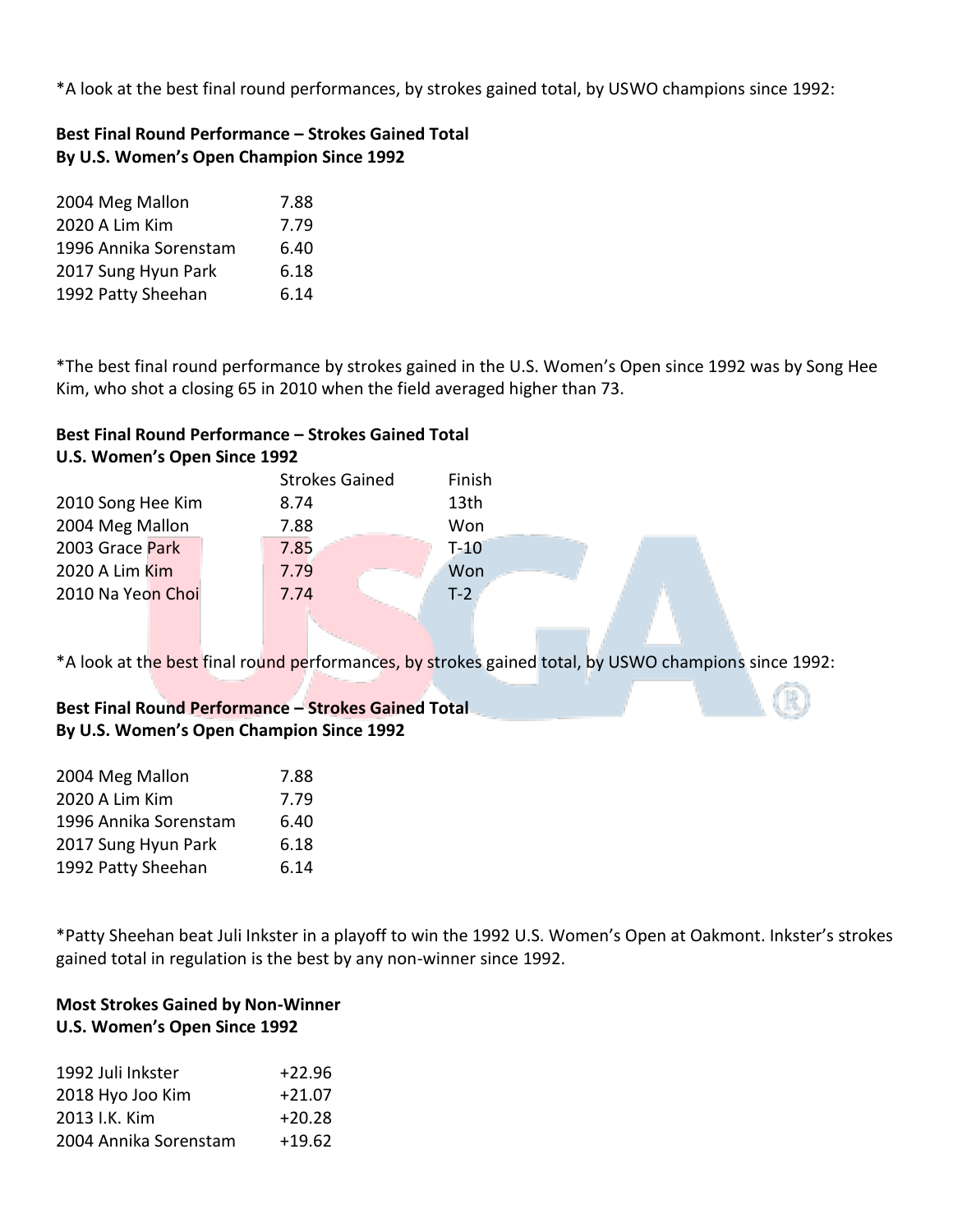# <span id="page-11-0"></span>**Performance of U.S. Women's Open Champions**

\*Since 2005, U.S. Women's Open champions have averaged more than 72% greens in regulation for the tournament. Their average field ranking in that statistic is ninth.

## **Performance of Champions U.S. Women's Open Since 2005**

|                      |       | Average Rank |
|----------------------|-------|--------------|
| Driving distance     | 249.8 | 20.3         |
| Fairways hit         | 72.4% | 25.8         |
| Greens in regulation | 68.9% | 9.0          |
| Putts per round      | 29.2  | 10.2         |

\*Each of the three champions at Pine Needles hit at least 65% of their greens in regulation. Nobody made more than ten bogeys or worse for the week, either:

#### **U.S. Women's Open Champions at Pine Needles Performance in Victory**

| Bogeys/worse       | 9       |               | 8        |  | 10       |  |  |
|--------------------|---------|---------------|----------|--|----------|--|--|
| Par 4 scoring Rank | 1st     |               | 1st      |  | $T-2nd$  |  |  |
| Par 4 scoring      | 3.96    |               | 3.92     |  | 4.00     |  |  |
| G.I.R. Rank        | $T-8th$ |               | $T-1st$  |  | $T-16th$ |  |  |
| G.I.R.             | 65.3%   |               | 70.8%    |  | 65.3%    |  |  |
|                    |         | '97 SORENSTAM | '01 WEBB |  | '07 KERR |  |  |
|                    |         |               |          |  |          |  |  |

\*Each of the last five U.S. Women's Open champions have hit between 8-14% more greens in regulation than the field en route to victory. Yuka Saso hit 65.3% last year, while the field hit less than 57%.

#### **Greens in Regulation by Champion vs Field Average U.S. Women's Open Since 2017**

|                       | G.I.R. | <b>Field Average</b> | Differential |
|-----------------------|--------|----------------------|--------------|
| 2017 Sung-hyun Park   | 73.6%  | 63.9%                | $+9.7%$      |
| 2018 Ariya Jutanugarn | 70.8%  | 59.4%                | $+11.4%$     |
| 2019 Jeongeun Lee6    | 79.2%  | 68.4%                | $+10.8%$     |
| 2020 A Lim Kim        | 69.4%  | 55.3%                | $+14.1%$     |
| 2021 Yuka Saso        | 65.3%  | 56.7%                | $+8.6%$      |
|                       |        |                      |              |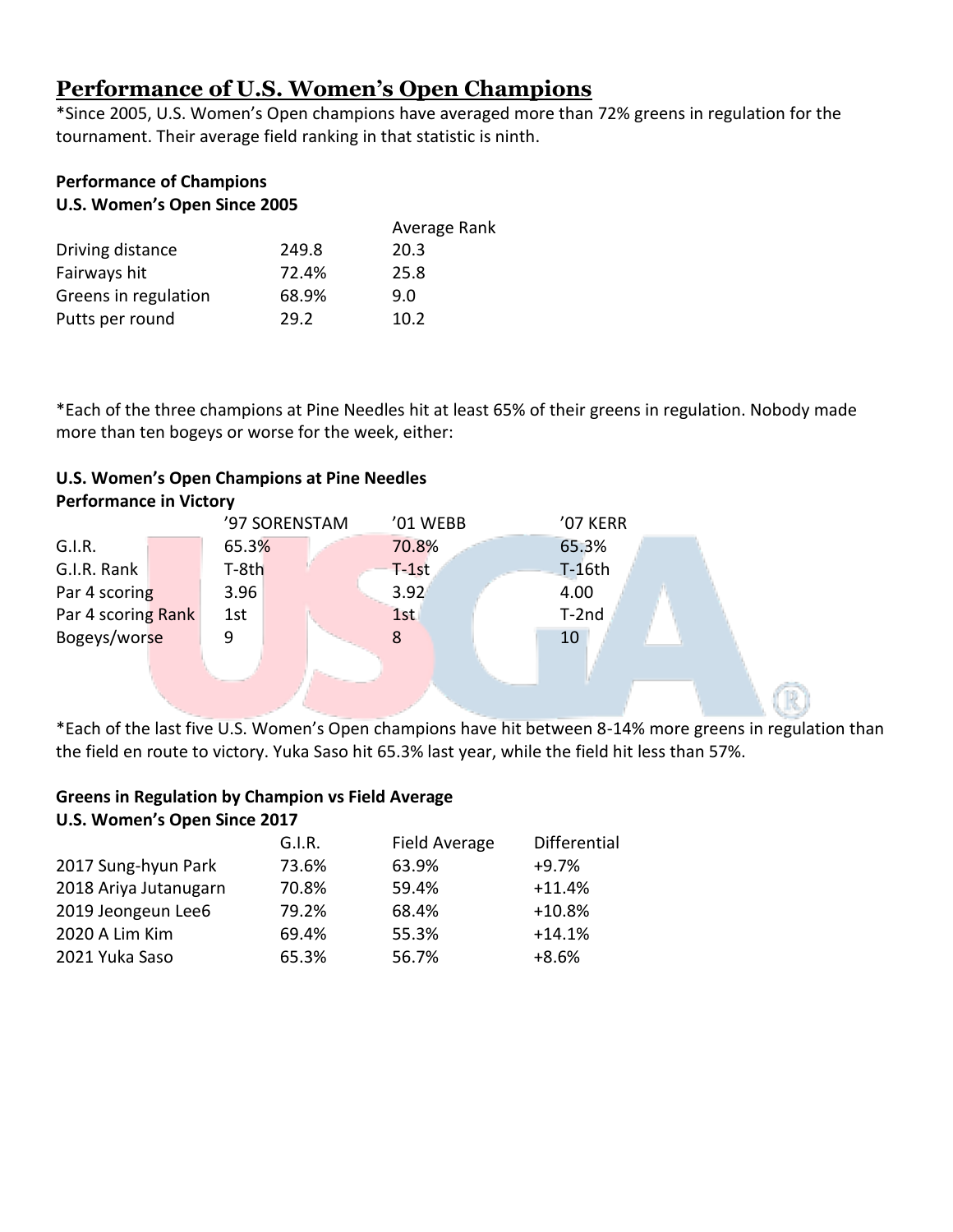\*In each of the last five U.S. Women's Opens, the leader in putts per G.I.R. for the tournament finished in the top-five with three either winning or finishing runner-up.

## **Putts Per G.I.R. Leaders U.S. Women's Open – Last 5 Years**

|                       |      | Finish  |
|-----------------------|------|---------|
| 2017 So Yeon Ryu      | 1.64 | $T-3rd$ |
| 2018 Ariya Jutanugarn | 1.65 | Won     |
| 2019 Celine Boutier   | 1.73 | T-5th   |
| 2020 Amy Olson        | 1.71 | $T-2nd$ |
| 2021 Nasa Hataoka     | 1.64 | 2nd     |

\*A look at the average score and position, by round, of U.S. Women's Open champions since 1990:

## **U.S. Women's Open Champions Since 1990 Performance by Round**

|         | Average Score | <b>Average Position</b> |
|---------|---------------|-------------------------|
| Round 1 | 69.74         | 10.4                    |
| Round 2 | 70.35         | 6.4                     |
| Round 3 | 69.39         | 2.5                     |
| Round 4 | 69.97         |                         |
|         |               |                         |
|         |               |                         |

\*From 2005 through 2019, U.S. Women's Open champions averaged about 75% fairways hit. Each of the previous two winners, A Lim Kim and Yuka Saso, hit less than 60% of their fairways. They ranked 61<sup>st</sup> and 43<sup>rd</sup>, respectively, for the week in driving accuracy:

| <b>Driving Accuracy By Champions</b>   |           |                  |                         |  |  |  |  |
|----------------------------------------|-----------|------------------|-------------------------|--|--|--|--|
| 2005-2019 Average vs A Lim Kim in 2020 |           |                  |                         |  |  |  |  |
|                                        | 2005-2019 | A Lim Kim (2020) | <b>Yuka Saso (2021)</b> |  |  |  |  |
| Fairways hit percentage                | 74.9%     | 53.6%            | 58.9%                   |  |  |  |  |
| Average field rank                     | 21.8      | 61               | 43                      |  |  |  |  |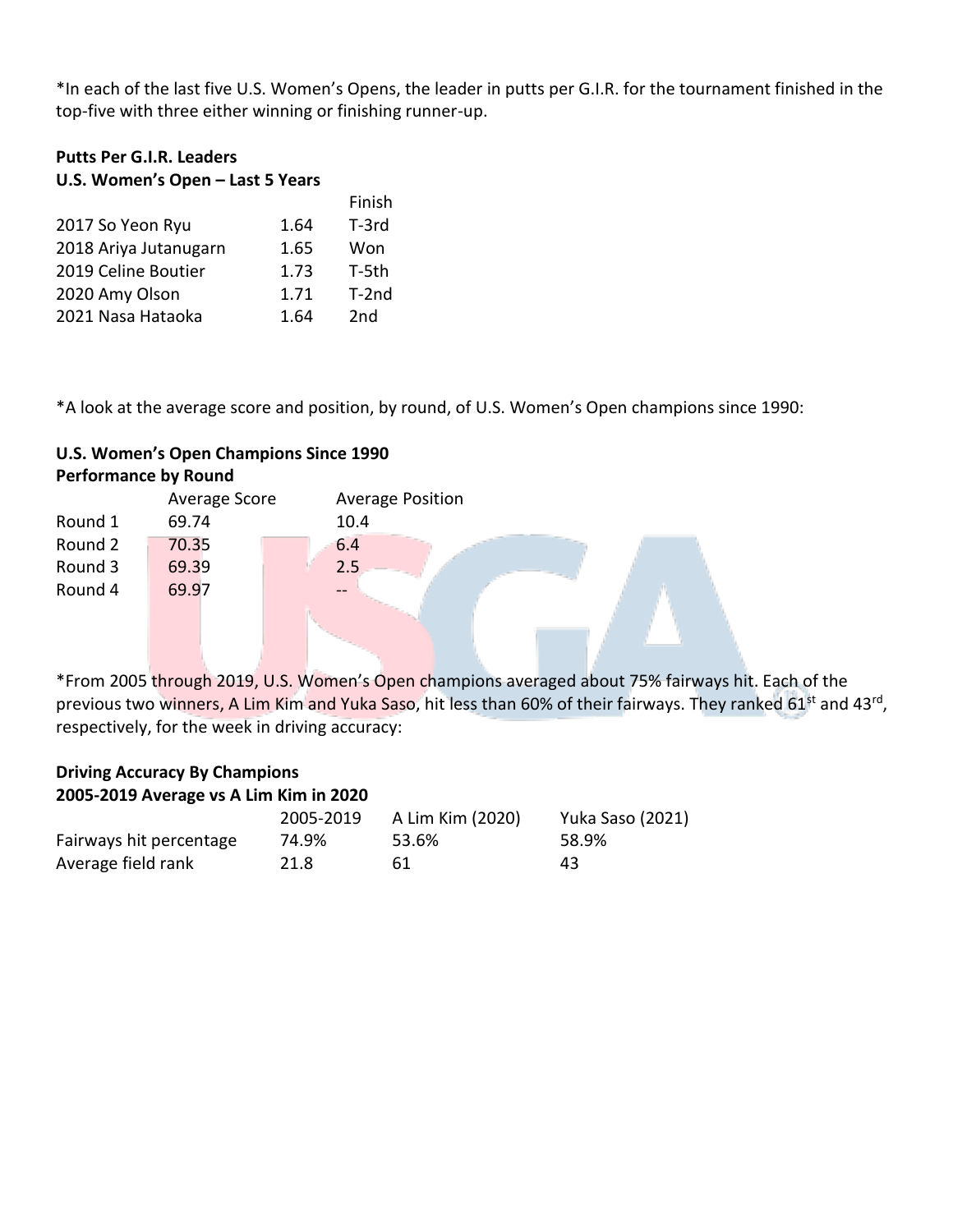# <span id="page-13-0"></span>**Major Championship Performance Trends**

\*Since 2018, Sei Young Kim has the best cumulative score to par in women's major championships, at 58 under. Her best career U.S. Women's Open finish is a tie for 8<sup>th</sup> in 2017.

## **Best Cumulative Score to Par Women's Major Championships Since 2018**

| -58   |
|-------|
| -56   |
| -51   |
| -48   |
| $-45$ |
|       |

\*A look at the players with the best scoring averages in the women's majors since 2016:

## **Best Scoring Average Women's Major Championships Since 2016**

| Sei Young Kim                     |  | 70.72 |  |  |  |  |  |
|-----------------------------------|--|-------|--|--|--|--|--|
| <b>Inbee Park</b>                 |  | 70.88 |  |  |  |  |  |
| So Yeon Ryu                       |  | 70.92 |  |  |  |  |  |
| Ariya Jutanugarn                  |  | 70.93 |  |  |  |  |  |
| <b>Brooke Henderson</b>           |  | 70.95 |  |  |  |  |  |
| Lexi Thompson                     |  | 70.99 |  |  |  |  |  |
| *Minimum 20 rounds played in span |  |       |  |  |  |  |  |
|                                   |  |       |  |  |  |  |  |
|                                   |  |       |  |  |  |  |  |

\*Inbee Park has 32 rounds in the 60s in major championships since 2017, most of any player in that span:

## **Most Rounds in the 60s Women's Major Championships Since 2017**

| <b>Inbee Park</b> | 32 |
|-------------------|----|
| Minjee Lee        | 31 |
| Moriya Jutanugarn | 31 |
| Georgia Hall      | 30 |
| Lizette Salas     | 29 |
| Sei Young Kim     | 29 |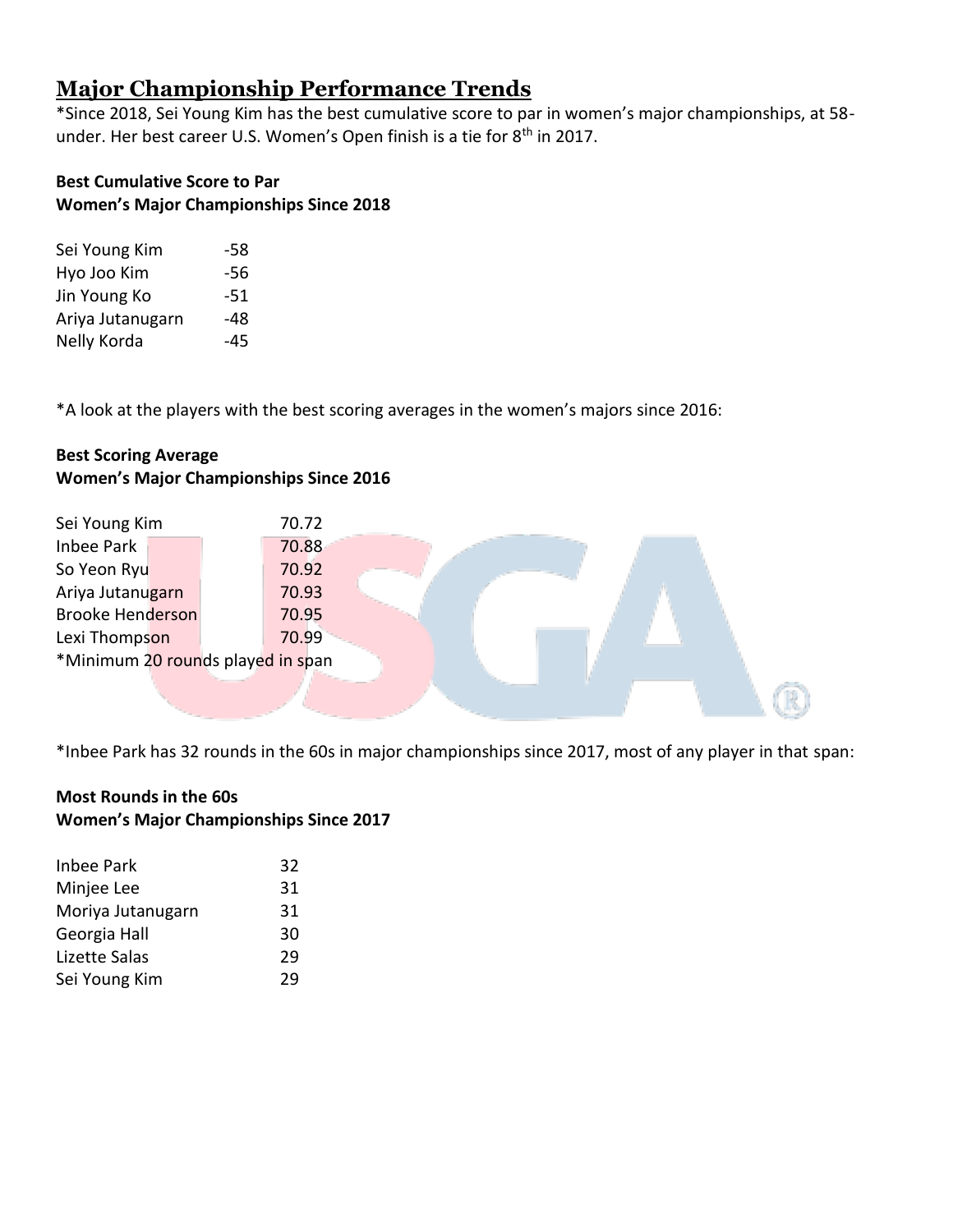\*15 of the last 17 major champions in women's golf had never previously won a major. The only exceptions in that span have been Jin Young Ko and Anna Nordqvist.

## **Women's Major Championship Winners Since 2018 AIG Women's Open**

| Majors contested         | 17                   |
|--------------------------|----------------------|
| First-time major winners | 15                   |
| Exceptions               | Jin Young Ko (2nd)   |
|                          | Anna Nordqvist (3rd) |

\*Since 2010, the U.S. Women's Open is the only one of the five majors to yield an average winning score of single digits under par.

## **Average Winning Score to Par Women's Major Championships Since 2010**

|                         | Average To Par |
|-------------------------|----------------|
| U.S. Women's Open       | $-6.0$         |
| AIG Women's Open        | $-12.1$        |
| <b>KPMG Women's PGA</b> | $-12.5$        |
| Chevron Championship    | $-13.2$        |
| Evian Championship      | $-14.0$        |
|                         |                |

\*Since the beginning of last year, Patty Tavatanakit has the best cumulative score to par in the women's majors, with a sum of 37-under-par. That's five strokes ahead of next-best, Nelly Korda.

## **Best Cumulative Score to Par Women's Major Championships Since 2021**

| Patty Tavatanakit | -37   |
|-------------------|-------|
| Nelly Korda       | $-32$ |
| Leona Maguire     | $-29$ |
| Georgia Hall      | $-27$ |
| Lizette Salas     | -26   |
| Sei Young Kim     | -26   |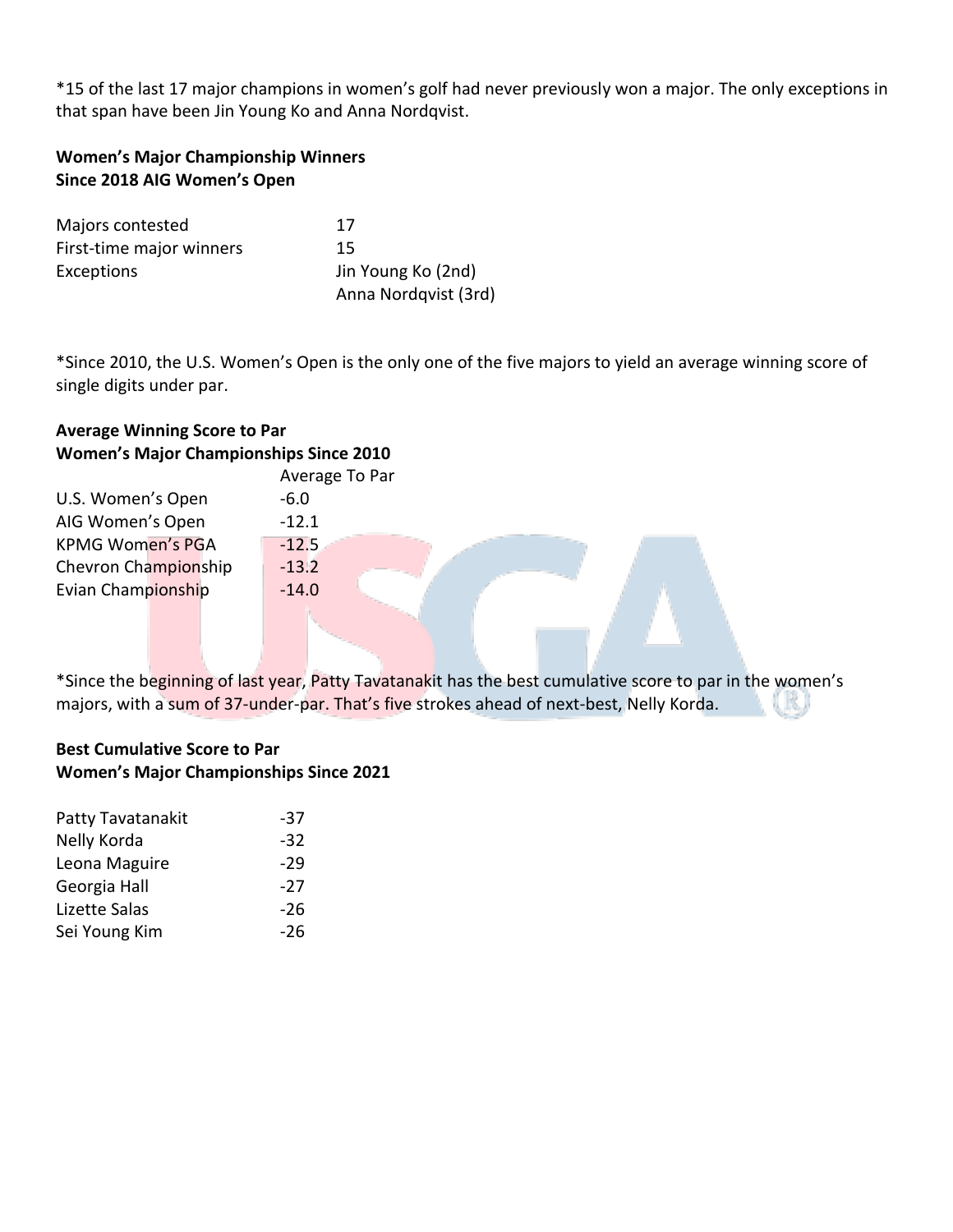# <span id="page-15-0"></span>**Know the Course**

\*Pine Needles will be hosting the U.S. Women's Open for a record fourth time, breaking a tie with Atlantic City CC for most times to host the championship.

## **Most Times as Host Site**

#### **U.S. Women's Open**

|   | Course                  | <b>Years Hosted</b> |
|---|-------------------------|---------------------|
| 4 | Pine Needles Lodge & GC | 1996, 2001, 2007    |
| 3 | Atlantic City CC        | 1948, 1965, 1975    |

\*There have been four winning 72-hole total scores of 273 or lower in U.S. Women's Open history. Two of them have come at Pine Needles:

## **Lowest 72-Hole Total Score by Champion U.S. Women's Open History**

|                       |     | Course                    |
|-----------------------|-----|---------------------------|
| 1996 Annika Sorenstam | 272 | Pine Needles Lodge & G.C. |
| 1999 Juli Inkster     | 272 | Old Waverly Golf Club     |
| 2015 In Gee Chun      | 272 | Lancaster CC              |
| 2991 Karrie Webb      | 273 | Pine Needles Lodge & G.C. |
|                       |     |                           |

\*A look at how the field performed the previous three times this championship came to Pine Needles:

# **Field Performance at U.S. Women's Open**

| At Pine Needles Lodge & G.C. |       |       |       |  |  |
|------------------------------|-------|-------|-------|--|--|
|                              | 1996  | 2001  | 2007  |  |  |
| Scoring average              | 74.11 | 74.24 | 74.53 |  |  |
| Rounds in 60s                | 39    | 26    | 18    |  |  |
| Winning score                | -8    | $-7$  | -5    |  |  |

\*This will be the seventh USGA championship hosted by Pine Needles, the second-most of any venue in the state of North Carolina.

## **Most USGA Championships Hosted – Entering 2022 Courses in North Carolina**

| Pinehurst Resort & C.C.        | 10 |
|--------------------------------|----|
| Pine Needles Lodge & G.C.      | 6  |
| Charlotte C.C.                 |    |
| Country Club of North Carolina | 3  |
| <b>Biltmore Forest C.C.</b>    |    |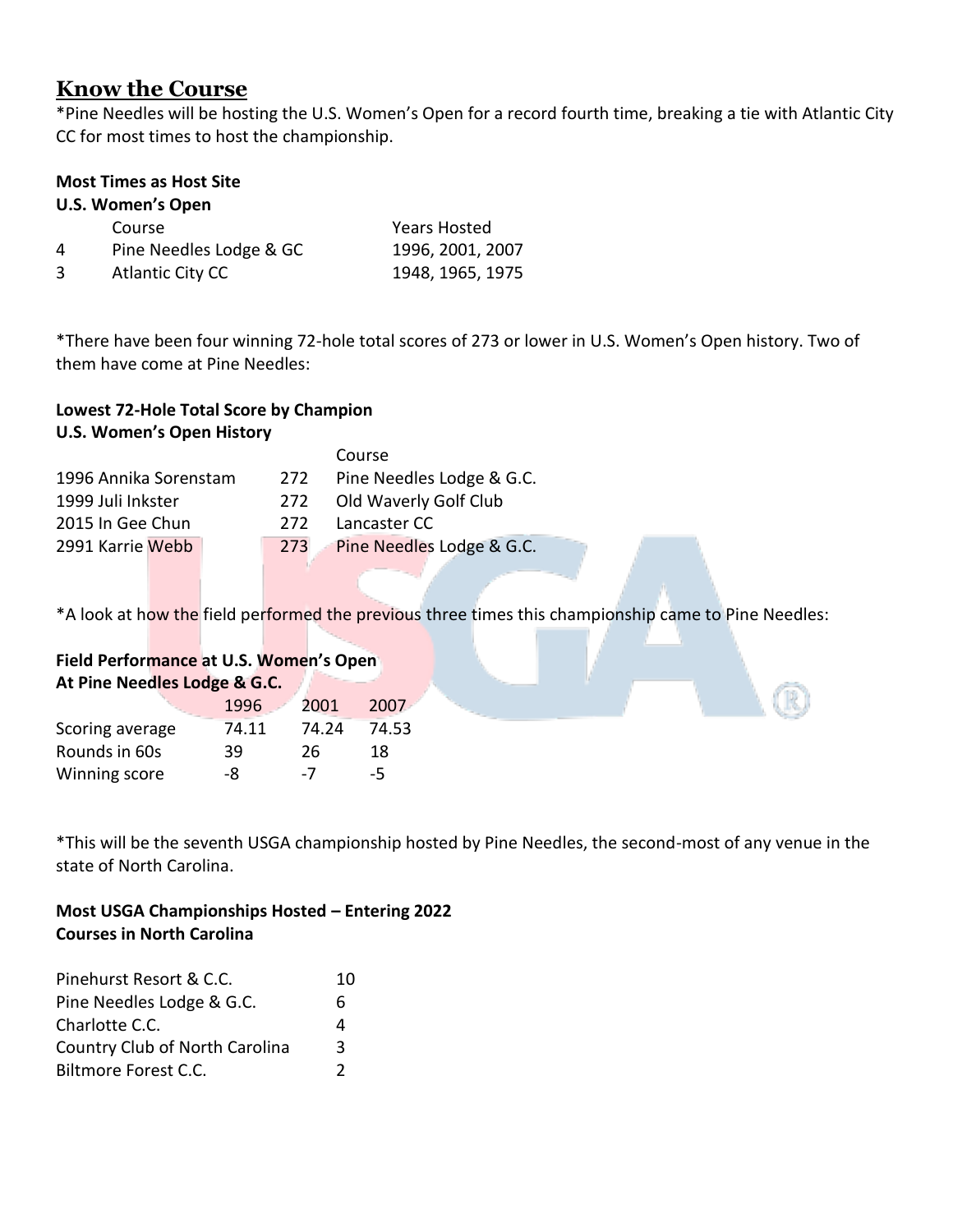# <span id="page-16-0"></span>**Marquee Player: Yuka Saso**

\*Incredibly, Saso was the exact age – to the day – as Inbee Park when she won in 2008, tying the legend as youngest U.S. Women's Open champion in history.

#### **Youngest Champion U.S. Women's Open History**

| 2008 Inbee Park | 19 years, 11 months, 17 days |
|-----------------|------------------------------|
| 2021 Yuka Saso  | 19 years, 11 months, 17 days |
| 1998 Se Ri Pak  | 20 years, 9 months, 8 days   |

\*Since Karrie Webb went back-to-back at the 2000 and 2001 U.S. Women's Open, there has not been a single defending champion to finish in the top-five. The best finish by any defending champ in that span was Jeongeun Lee6, who finished tied for sixth place in 2020.

## **Best Finish by Defending Champion U.S. Women's Open Last 20 Years**

| 2020 Jeongeun Lee6                              |  | T-6    |  |
|-------------------------------------------------|--|--------|--|
| 2003 Juli Inkster                               |  | 8th    |  |
| 2015 Michelle Wie                               |  | 11th   |  |
| 2005 Meg Mallon                                 |  | $T-13$ |  |
| 2008 Cristie Kerr                               |  | $T-13$ |  |
| *Last back-to-back winner: Karrie Webb, 2000-01 |  |        |  |

\*Saso putted brilliantly in her win last year, making 13 of 16 putts from 10 to 15 feet away.

#### **Yuka Saso Putting Ranks 2021 U.S. Women's Open**

|                   |       | Rank            |
|-------------------|-------|-----------------|
| Putts per G.I.R.  | 1.66  | 2 <sub>nd</sub> |
| Putting 5-10 feet | 81.3% | 1st             |
| Total putts       | 113   | T-6th           |

\*Saso finished the 2021 LPGA season as one of the best putters on Tour:

## **Fewest Putts per Green in Regulation LPGA Last Season**

Lydia Ko 1.72 Inbee Park 1.72 Yuka Saso 1.73\* Hannah Green 1.73 \*Ranked 2nd in field in U.S. Women's Open win (1.66)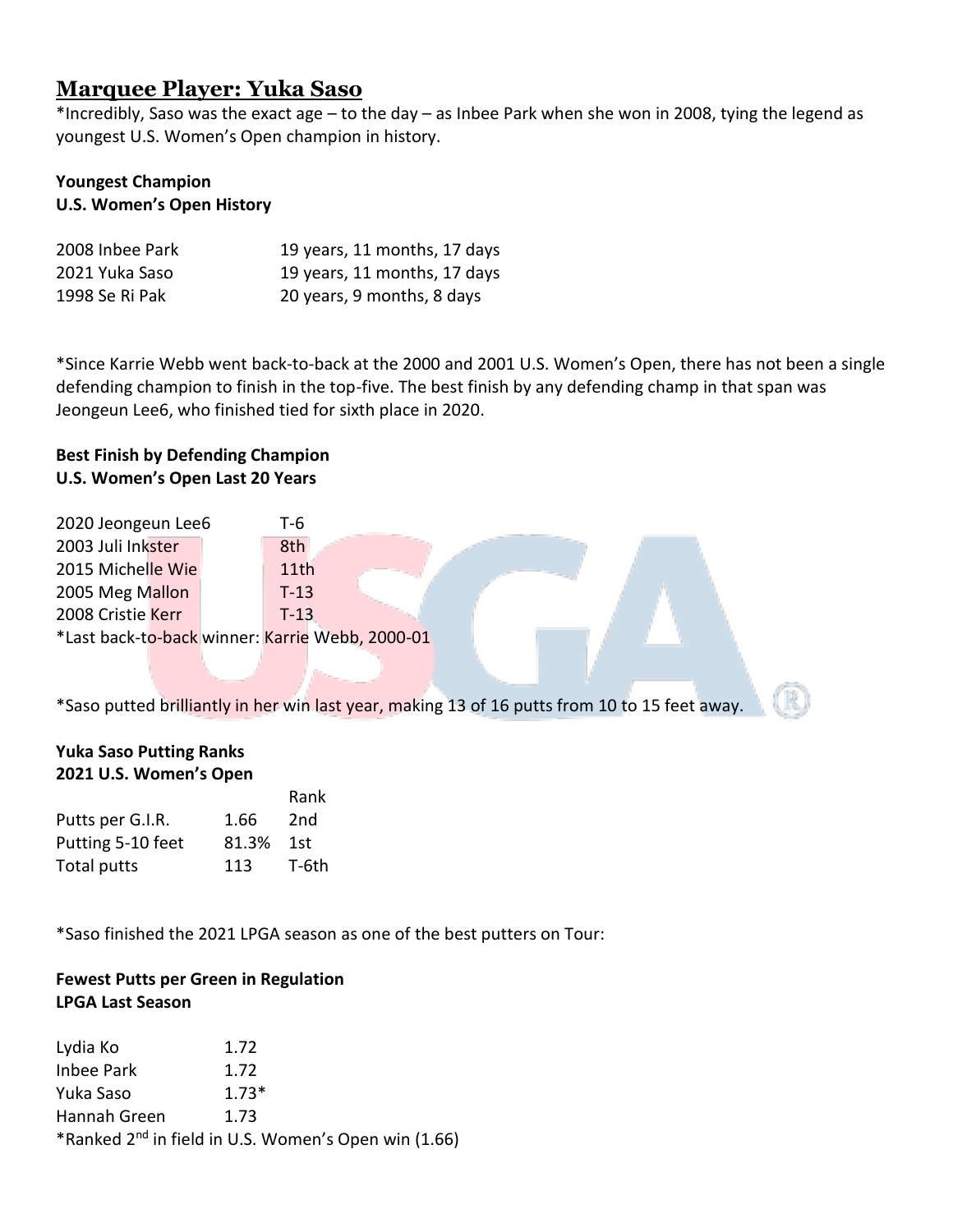# <span id="page-17-0"></span>**Marquee Player: Jin Young Ko**

\*Jin Young Ko has the highest strokes gained average per round at the U.S. Women's Open since 1992 of any player without a victory. Will that change this year?

## **Most Strokes Gained Per Round – Since 1992 By Players to Never Win U.S. Women's Open**

| Jin Young Ko              | 2.60 |
|---------------------------|------|
| Dottie Pepper             | 2.49 |
| I.K. Kim                  | 2.40 |
| Donna Andrews             | 2.18 |
| Kelly Robbins             | 2.17 |
| *Minimum 20 rounds played |      |

\*A glance at Ko's career performance at the U.S. Women's Open – she has finished in the top-20 in each of her first five career appearances at the championship:

## **Jin Young Ko**



\*Since 2017, only Jeongeun Lee6 has averaged more strokes gained total at the U.S. Women's Open than Jin Young Ko has.

## **Most Strokes Gained Total Per Round U.S. Women's Open Since 2017**

| Jeongeun Lee6                     | 2.85 |
|-----------------------------------|------|
| Jin Young Ko                      | 2.60 |
| Lexi Thompson                     | 2.53 |
| Ariya Jutanugarn                  | 2.52 |
| Amy Olson                         | 2.48 |
| So Yeon Ryu                       | 2.35 |
| *Minimum 10 rounds played in span |      |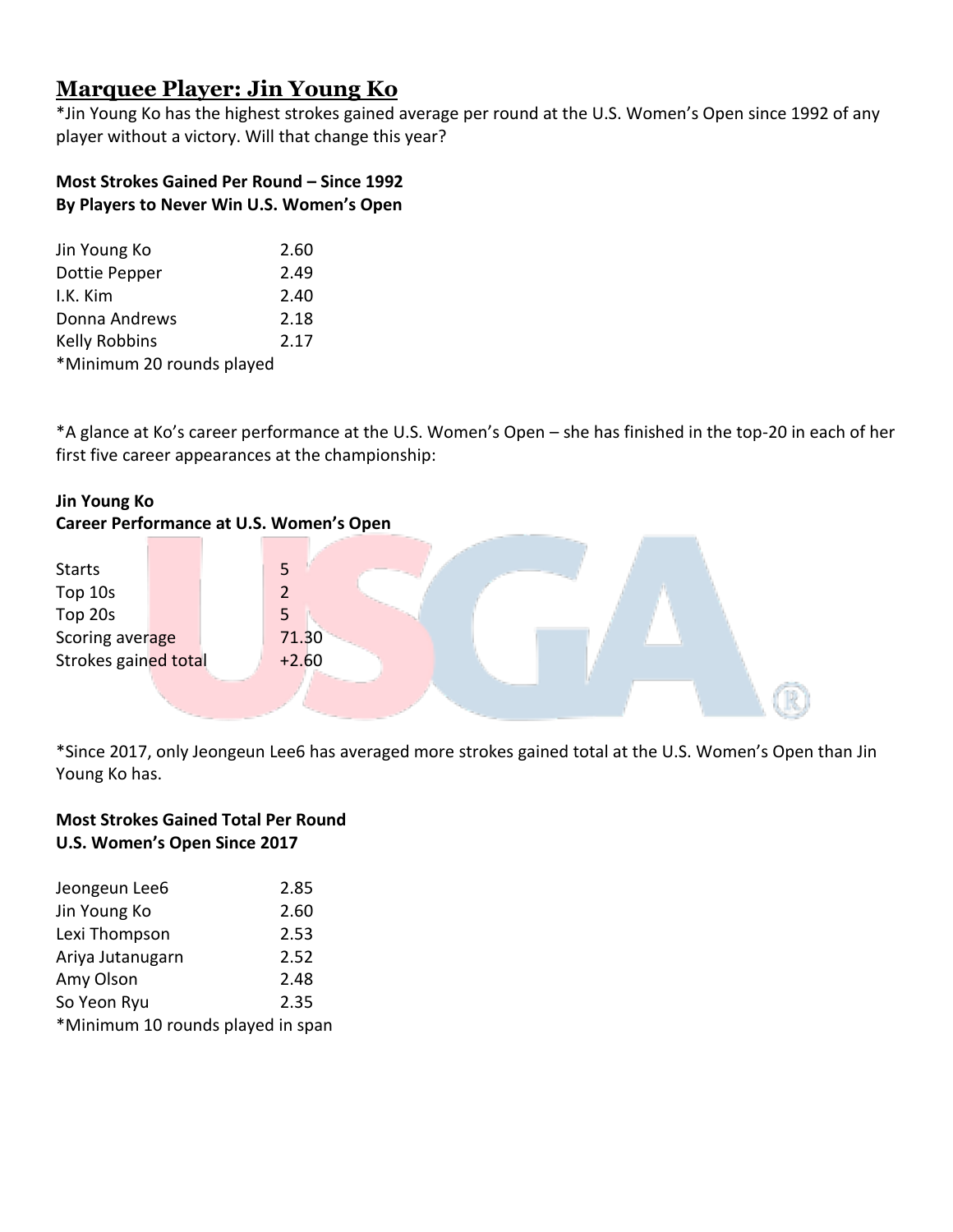# <span id="page-18-0"></span>**Marquee Player: Lydia Ko**

\*This year will be the eleventh career U.S. Women's Open start for former world number one Lydia Ko. Ko's best career finish in the championship is a tie for third place in 2016.

## **Lydia Ko**

## **Career Performance in U.S. Women's Open**

| <b>Starts</b>            | 10      |
|--------------------------|---------|
| Top 10s                  | 1       |
| Top 20s                  | Δ       |
| Scoring average          | 72.70   |
| Strokes gained per round | $+1.51$ |

\*Not surprisingly, Ko has ranked among the leaders in putting at the U.S. Women's Open throughout her career. A look at her total putts rank at the championship, year-by-year since 2016:

## **Lydia Ko – Putts per Green Rank U.S. Women's Open Since 2016**

| 2016 | 1st    |  |  |  |
|------|--------|--|--|--|
| 2017 | 4th    |  |  |  |
| 2018 | $T-36$ |  |  |  |
| 2019 | $T-20$ |  |  |  |
| 2020 | $T-7$  |  |  |  |
| 2021 | $T-12$ |  |  |  |
|      |        |  |  |  |
|      |        |  |  |  |

\*Since 2013, only four players have recorded more top-ten finishes in the major championships than Lydia Ko has. Inbee Park leads in that span, with 23.

## **Most Top-10 Finishes in Majors Women's Golf Since 2013**

| <b>Inbee Park</b> | 23 |
|-------------------|----|
| Lexi Thompson     | 17 |
| So Yeon Ryu       | 17 |
| Shanshan Feng     | 16 |
| Lydia Ko          | 14 |
| Ariya Jutanugarn  | 13 |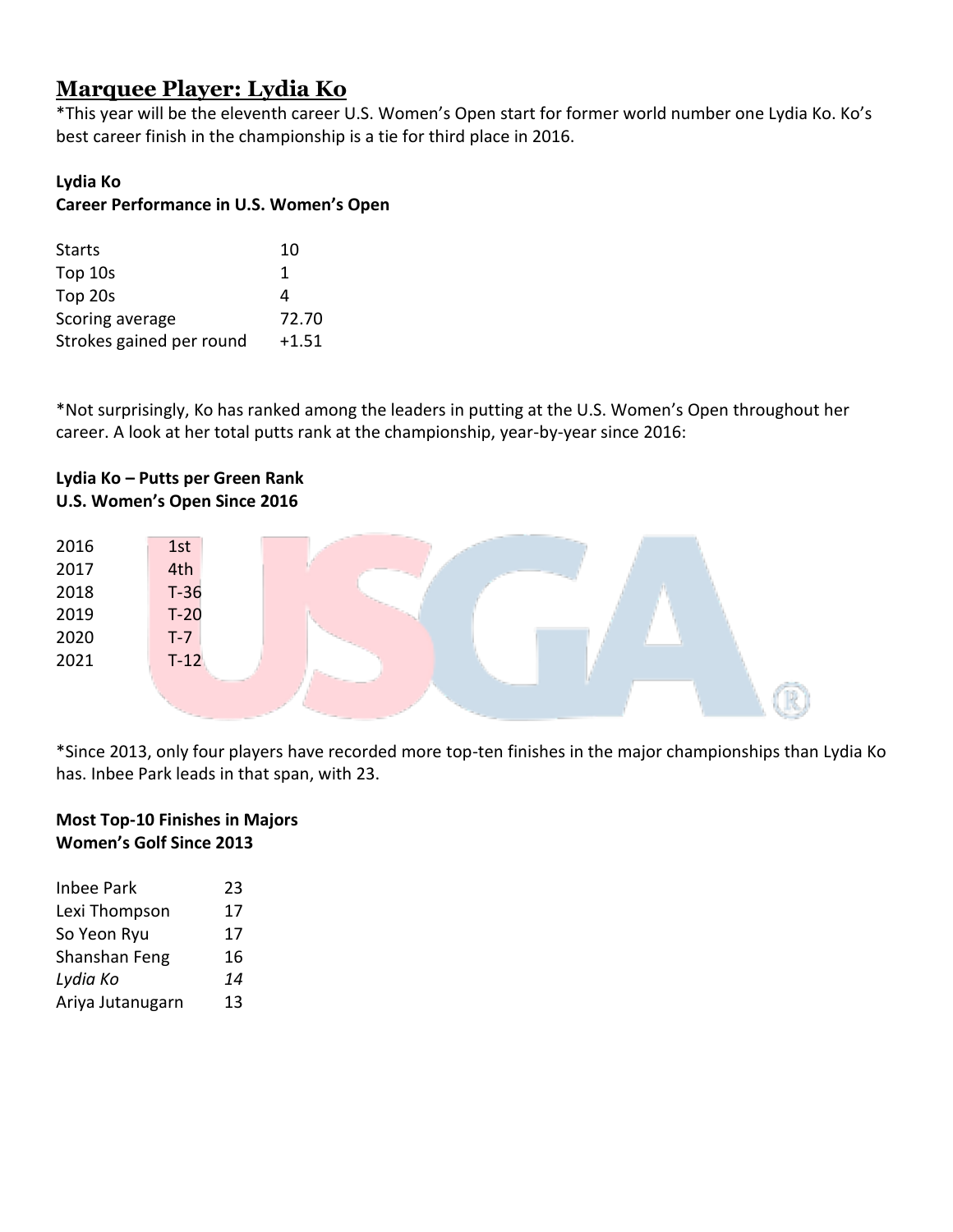# <span id="page-19-0"></span>**Marquee Player: Lexi Thompson**

\*Thompson has 15 rounds under par at the U.S. Women's Open since 2010, tied for fourth-most among all players in that span.

## **Most Rounds Under Par U.S. Women's Open Since 2010**

| Inbee Park         | 18 |
|--------------------|----|
| So Yeon Ryu        | 17 |
| <b>Stacy Lewis</b> | 16 |
| Lexi Thompson      | 15 |
| Lizette Salas      | 15 |
| Amy Yang           | 14 |

\*Incredibly, Lexi Thompson will play in her 16th U.S. Women's Open this year at the age of 27. The record for most career starts in this championship is 35 by Juli Inkster, who didn't make her 16<sup>th</sup> appearance until age 35.

| <b>Most Career Starts</b>                                                        |  |  |       |  |  |
|----------------------------------------------------------------------------------|--|--|-------|--|--|
| <b>U.S. Women's Open History</b>                                                 |  |  |       |  |  |
|                                                                                  |  |  |       |  |  |
| Juli Inkster                                                                     |  |  | $35*$ |  |  |
| Marlene Hagge                                                                    |  |  | 33    |  |  |
| Carole Semple Thompson                                                           |  |  | 32    |  |  |
| Patty Berg                                                                       |  |  | 31    |  |  |
| Betsy King                                                                       |  |  | 31    |  |  |
| <b>Hollis Stacy</b>                                                              |  |  | 31    |  |  |
| Kathy Whitworth                                                                  |  |  | 31    |  |  |
| *Made 16 <sup>th</sup> appearance at age 35 (Thompson – 27 at time of 2022 USWO) |  |  |       |  |  |

\*Thompson's five top-ten finishes are tied for third-most without a win by players at the U.S. Women's Open since 1992.

## **Most Top-10 Finishes Without a Win U.S. Women's Open Since 1992**

| Amy Yang            | $\prime$ |
|---------------------|----------|
| <b>Tammie Green</b> | 6        |
| Lexi Thompson       | 5        |
| Angela Stanford     | 5        |
| I.K. Kim            | 5        |
| Kelly Robbins       | 5        |